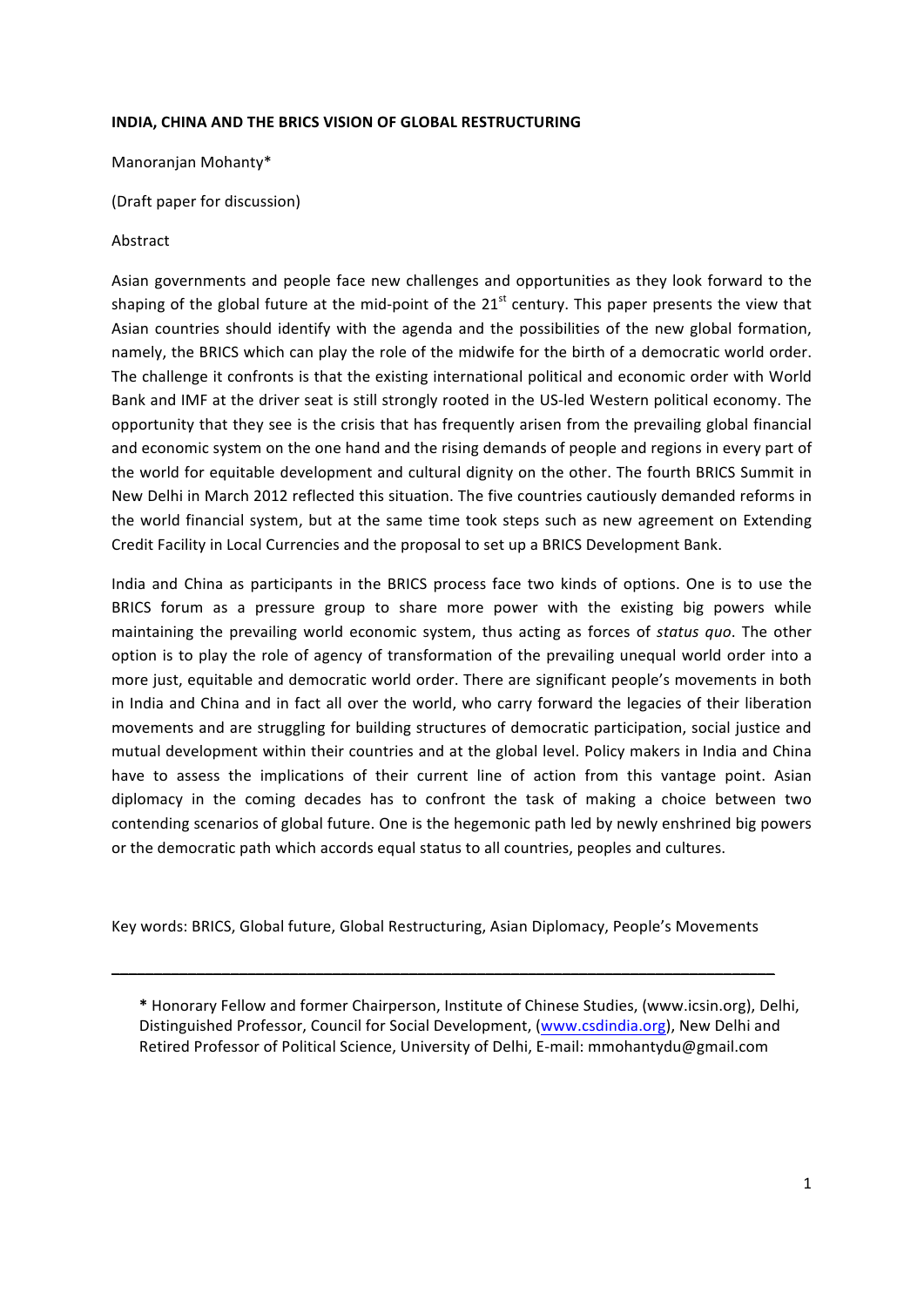#### **Global Rebalancing to Global Restructuring**

In the contemporary discourse on global transformation there are two contending perspectives. On is the path 'global rebalancing' that maintains the essential features of the post-World War II international political and economic order inviting the newly rising economies such as the BRICS (Brazil, Russia, India, China and South Africa) to join the high table. The other is the path of what can be called 'global restructuring' which aims at transforming the unequal Breton Woods system into an equitable, just and fair world order. It is an irony of our times that the ruling elites of the rising economies such as those of India, China and Brazil send out confusing messages as to whether they are engaged in rebalancing or restructuring of the present world economic order.

It is noteworthy that the Fourth BRICS Summit held in New Delhi on 29 March 2012 did not explicitly challenge the structure of the prevailing economic order, thus playing safe with the Western powers which are yet to take serious note of the formation of BRICS. At the same time the leaders of the five countries called for reforms of the quota and governance system in the World Bank and IMF, initiated measures such as to form a new Development Bank for the BRICS and other emerging and developing countries. In fact they took steps on many fronts which have the potential for restructuring the power relations in world scale.

Ever since the world took note of the economic successes of China and India a new concept acquired currency in the global discourse, namely, global rebalancing  $-$  a concept that gathered even greater salience after the global economic crisis of 2007-2009. Pushed by the IMF, the G-20 forum has been used to propagate the line of thinking mainly to persuade China to accept the balancing role in the world economy by promoting domestic demands and revaluing its currency and so on. China, India and other rising economies are also called upon to play the role of the major stake-holders in environment, information, peace-keeping and other spheres, besides getting integrated with the prevailing financial and trade system of world economy. Thus global rebalancing process seeks to incorporate the emerging powers in the big power club to run the existing global political and economic order.

Global restructuring, on the other hand, refers to fundamental restructuring of the world political economy to fulfil the demands for equity, justice and autonomy at every level in all regions of the world from local to global realms in all spheres, economic, political, cultural, science and technology, information and knowledge spheres. The crises in many spheres in the contemporary world, namely, economy, environment, cultural alienation, terrorist violence and wars are manifestation of the new era that we live in.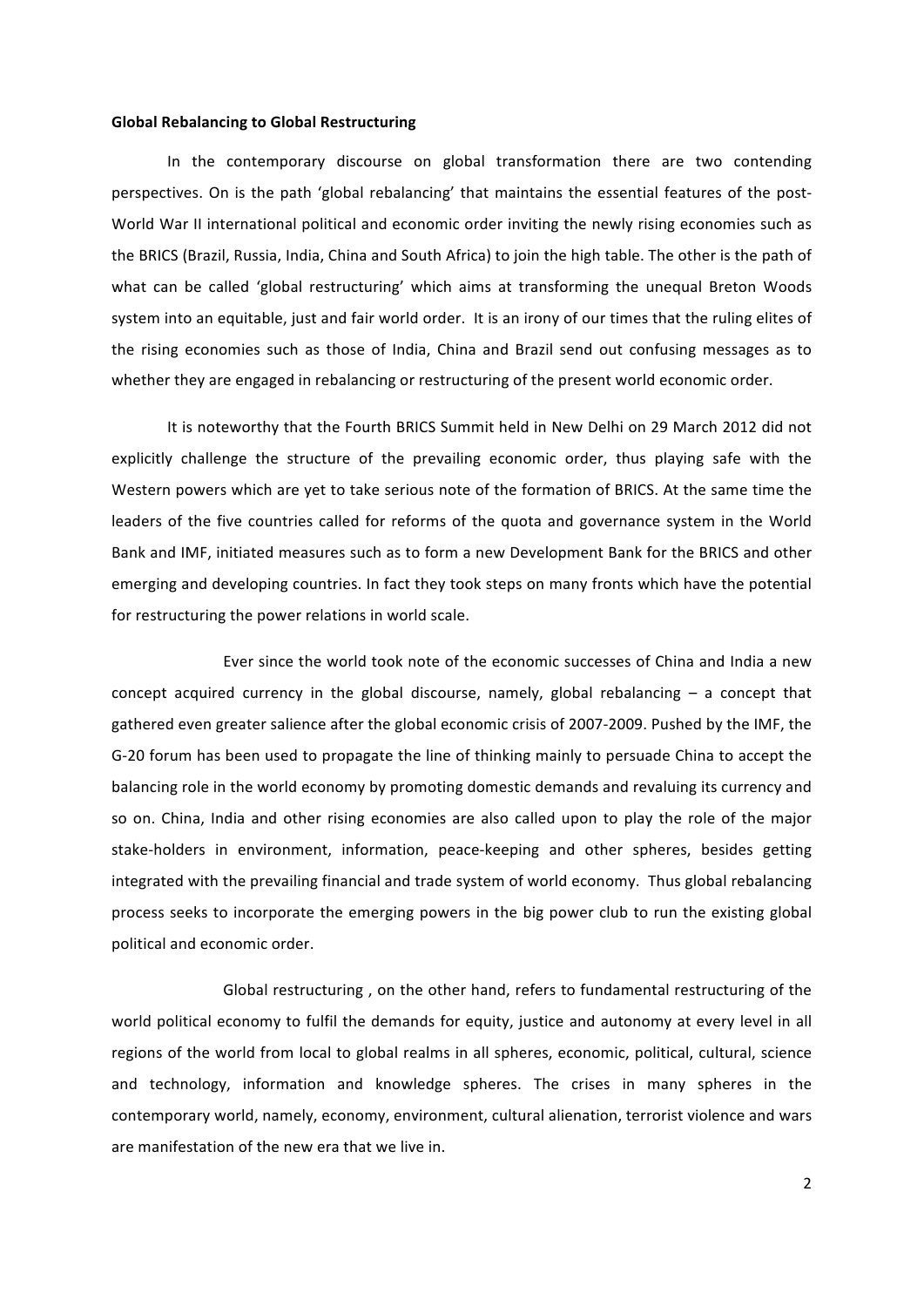The BRICS vision of global future has to be placed in the emerging process of global restructuring. This vision brings together two sets of trilateral efforts which had started independently a few years before BRICS was formed. They were the RIC (Russia-India-China) and the IBSA (India-Brazil-South Africa). It is important to observe that even after the formation of BRICS the two trilaterals continue to exist because they had a distinct value of long-term significance in the process of global transformation. IBSA Forum represented not only legacies of liberation movements in three continents, but also experiences of democracy in three developing countries. The RIC embodied traditions of three large, populous countries which were contiguous and had legacies of revolution and freedom struggle have a specific significance of its own. The RIC vision to build an equitable and democratic world order which was proclaimed in RIC Foreign Ministers Communiqué in Wuhan in November 2010 is clearly linked to the process of global restructuring rather than merely global rebalancing. Even if a transition from a "unipolar" world to a "multipolar" world is often mentioned as a goal of many countries and multilateral organisations and it was also in the Wuhan Communique, that may be conceived only as a part of the further democratisation of the world order where the affairs of the world are not left to be managed by an oligopoly of a few countries. One of the main trends in the contemporary world is persistent challenge to any exercise of hegemony by any power in any part of the world. Hence the world order should be based upon "principles of international law, mutual respect, cooperation, coordinated action and collective decision-making by all states"- a vision that was stated in the Wuhan Communique and which embodies the Panchasheel (Five Principles) legacy of 1954. The New Delhi Declaration of the BRICS Summit too reiterated that vision.

### **Multilateralism as a democratising trend**

In the recent decades multilateralism has emerged as a democratising trend in the global political economy. But the multilateral formations are of different kinds and are different stages of evolution. Some of them are only *initiatives*, some are more structured already as *organisations* and a few are highly stabilised as multilateral *institutions*. Like the IBSA and RIC, the BRICS is currently a multilateral initiative which is yet to evolve a full-fledged organisational structure. On the other hand SAARC and MERCOSUR have developed structures and specialised offices and agencies with rules and regulations which are binding on all. At a still higher level, EU and ASEAN have become stable institutions with a high degree of integration of economies and in case of EU in even more areas including politics. The SCO is a multilateral organisation which is fast evolving into an institution. The AU (African Union) which inherited important traditions of OAU is also fast becoming an institution. There are a vast number of examples in the world in each category. Each grouping has to be seen in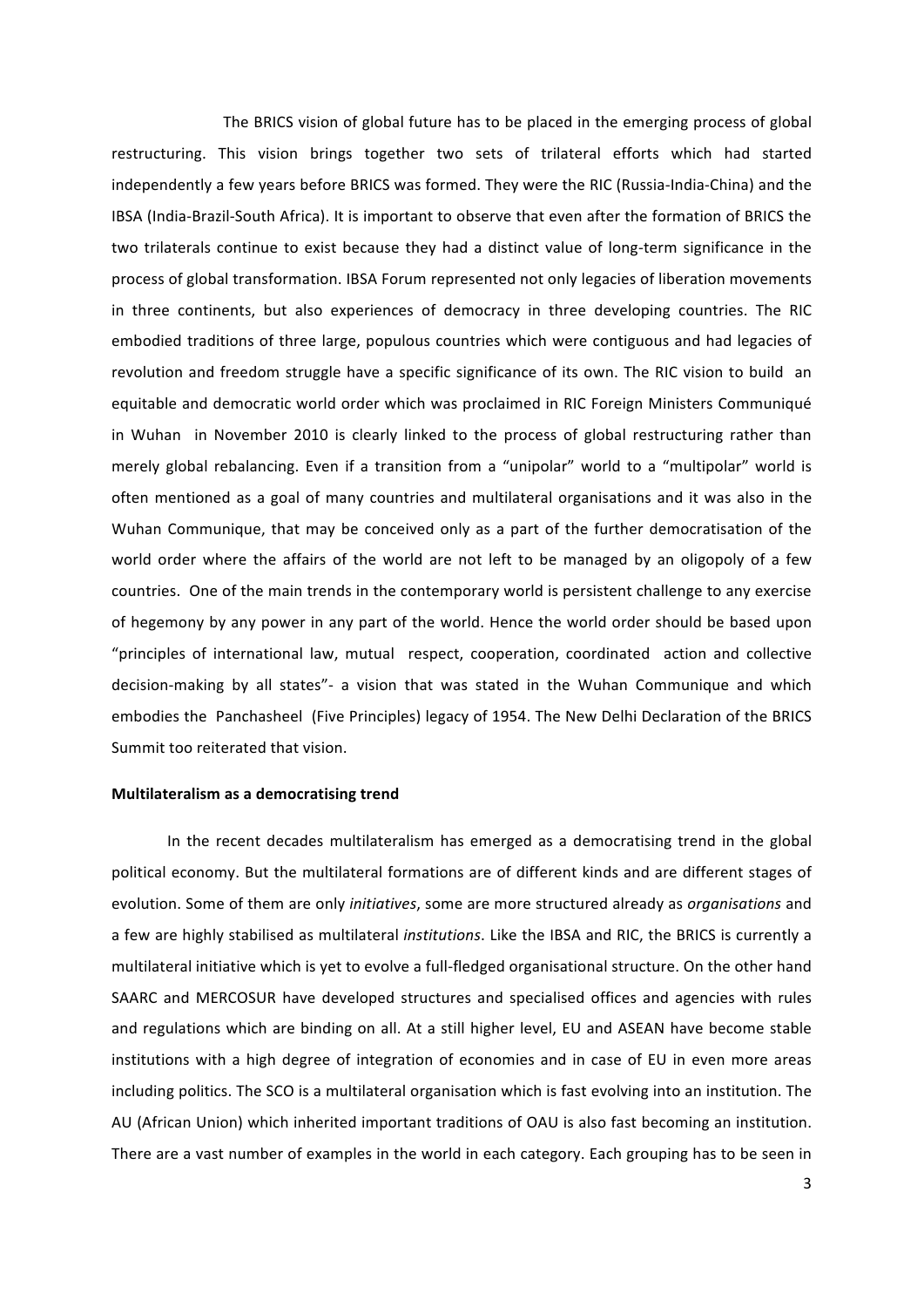its specific historical and political context. However, all of them play an important role in creating areas of cooperation and have the potential to contribute to the democratisation of the global political economy.

To promote regional cooperation, develop zones of autonomous action in a multilateral framework and to contribute to the creation of a fair and just economic order, several regional initiatives have come into being. Many globalists from the developed countries, who would like individual countries to accede to an agreed world mechanism like the WTO, see regional organisations as obstacles to the global order. But it should be stressed that regional organisations at every level and of every kind are needed to facilitate fair negotiations, create zones of common interest and bring pressure on big powers to agree to just arrangements. Hence, rather than seeing the multilateral initiatives as having negative impact on global order they should be seen as positive developments for global democratic transformation.

| Categories            | <b>Brazil</b> | Russia | India       | China  | South Africa |
|-----------------------|---------------|--------|-------------|--------|--------------|
| GDP per Capita        | 12,726        | 12,945 | 1,325       | 5,432  | 7250         |
| <b>Current Prices</b> | (2011)        | (2011) | (2011)      | (2011) | (2010)       |
| US\$ at PPP           | 11,171        | 14,604 | 1,418       | 6,768  | 7,810        |
|                       | (2012)        | (2013) | (2013)      | (2013) | (2011)       |
| Infant Mortality      | 21            | 7.3    | 50          | 13.1   | 46.9         |
| Rate                  | (2011)        | (2001) | (2009)      | (2010) | (2010)       |
|                       | 15.0          | 8.2    | 42.0        | 10.3   | 45.1         |
|                       | (2013)        | (2013) | (2013)      | (2013) | (2013)       |
| Mid Year              | 201.0         | 144.0  | 1211        | 1357   | 52           |
| Population            | (2013)        | (2013) | (2013)      | (2013) | (2013)       |
| (Millions)            |               |        |             |        |              |
| Female (% of          | 51.0          | 53.7   | 48.4        | 48.7   | 52.0         |
| total population)     | (2011)        | (2011) | (2011)      | (2011) | (2010)       |
|                       | 50.6          | 53.7   | 48.5        | 48.8   | 51.4         |
|                       | (2013)        | (2013) | (2013)      | (2013) | (2013)       |
| Unemployment          | 8.3           | 6.6(P) | 2.5         | 4.1    | 24.9         |
| rate in Urban         | (2009)        | (2011) | $(2009-10)$ | (2011) | (2010)       |
| Areas                 |               |        |             |        |              |
|                       |               |        |             |        |              |
| Unemployment          | 6.1           | 5.5    | 5.3         | 4.1    | 25.1         |
| rate in 2013          | (2013)        | (2013) | (2013)      | (2013) | (2013)       |
| Share of Public       | 4.3           | 4.2    | 3.9         | 3.7    | 10.1         |
| Exp. on Education     | (2009)        | (2010) | (2009)      | (2010) | (2010)       |
| as % of GDP           |               |        |             |        |              |
|                       | 5.3           | 4.3    | 3.3         | 4.3    | 6.8          |
|                       | (2012)        | (2013) | (2012)      | (2012) | (2011)       |
|                       |               |        |             |        |              |
| Share of public       | 5.0           | 3.5    | 1.4         | 5.4    | 4.0          |
| exp. on health as     | (2012)        | (2013) | (2012)      | (2012) | (2011)       |
| % of GDP              |               |        |             |        |              |
|                       |               |        |             |        |              |
|                       |               |        |             |        |              |

#### **BRICS: Some basic indicators**

Source: **BRICS Statistical Report, 2014**. Released at Fortaleza, 15 July 2014.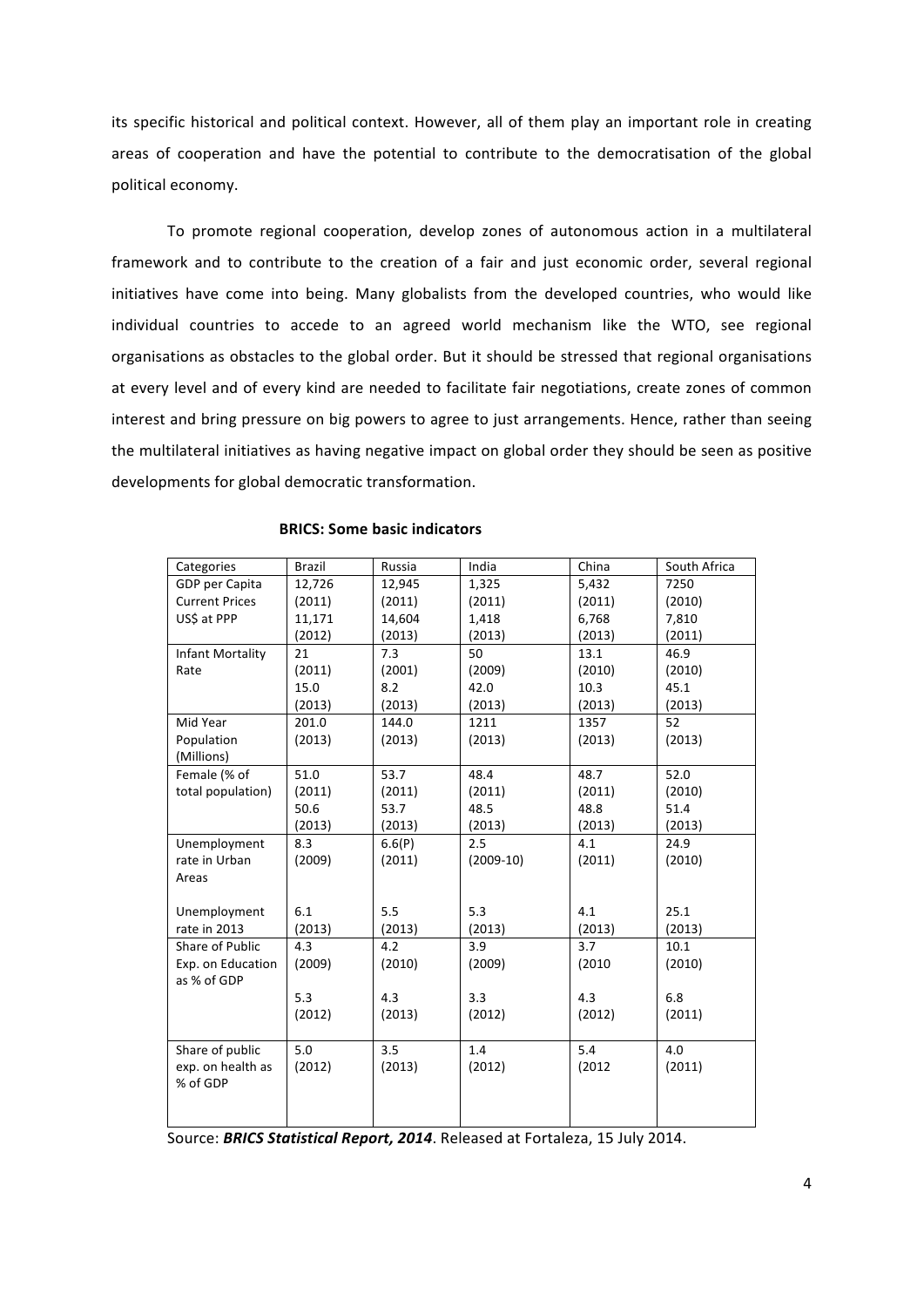BRICS is a unique formation of five big countries spanning four continents i.e. all the major ones except North America, covering 43 per cent of the world's population. In 2011 in PPP terms BRICS accounted for about 30 per cent of the global GDP poised to be 45 per cent by 2030. Even though the Goldman Sachs, the economic forecasting firm had coined this term in 2003 predicting the emergence of these economies as leading ones – China as the world's largest by 2040 and India, second largest by 2050- the WTO negotiations have been the forum where the grouping took its shape. Many academic efforts in these countries linking countries forming IBSA and RIC and BASIC (Brazil, Argentina, South Africa, India and China) were picked up by government leaders to promote these initiatives. When the Fourth Summit was held in New Delhi BRICS had moved into a new stage of development. It enacted two important agreements indicating the transition from the present world economic arrangements into a more dispersed one. First, the Agreement on Extending Credit Facility in Local Currencies reduces dependence on the dollar as the main medium of international trade. This phenomenon is already growing in other cases of bilateral trade involving BRICS countries. Second, the BRICS Multilateral Letter of Credit Confirmation Facility Agreement signed by Development Banks is another significant step facilitating inter-BRICS trade. This is also a prelude to the setting up of a BRICS Development Bank for BRICS as well as other developing countries which a task force has been assigned to work on. The first ever Statistical Report produced on this occasion is an important tool for taking this multilateral process forward.

Cooperation among the various regional organisations, especially those in Asia is extremely important. Among them some are directly connected to the agenda of BRIRIC and all efforts should be made to orient these collective efforts in the direction of global restructuring. The major economic and security challenges Asian people face at present can be handled effectively if the regional initiatives are coordinated. Whether it is rebuilding Afghanistan as an independent, peaceful, self-governing, prosperous country, whether it is tackling the challenge of terrorism or the challenges of poverty, energy scarcity, water crisis, environmental degradation or whether it is creating a suitable international economic arrangement for investment, production, technology and market or similar challenges in the fields of communication and culture, knowledge and innovation the regional initiatives can make enormous contribution.

BRICS-SCO coordination can facilitate a common strategy to help Afghanistan in building its own capacity for maintaining peace and stability in the country. The military assistance given by any of these countries under bilateral agreement can then be less misunderstood as building special relationships aimed against another country. The geo-civilisational and geo-political position of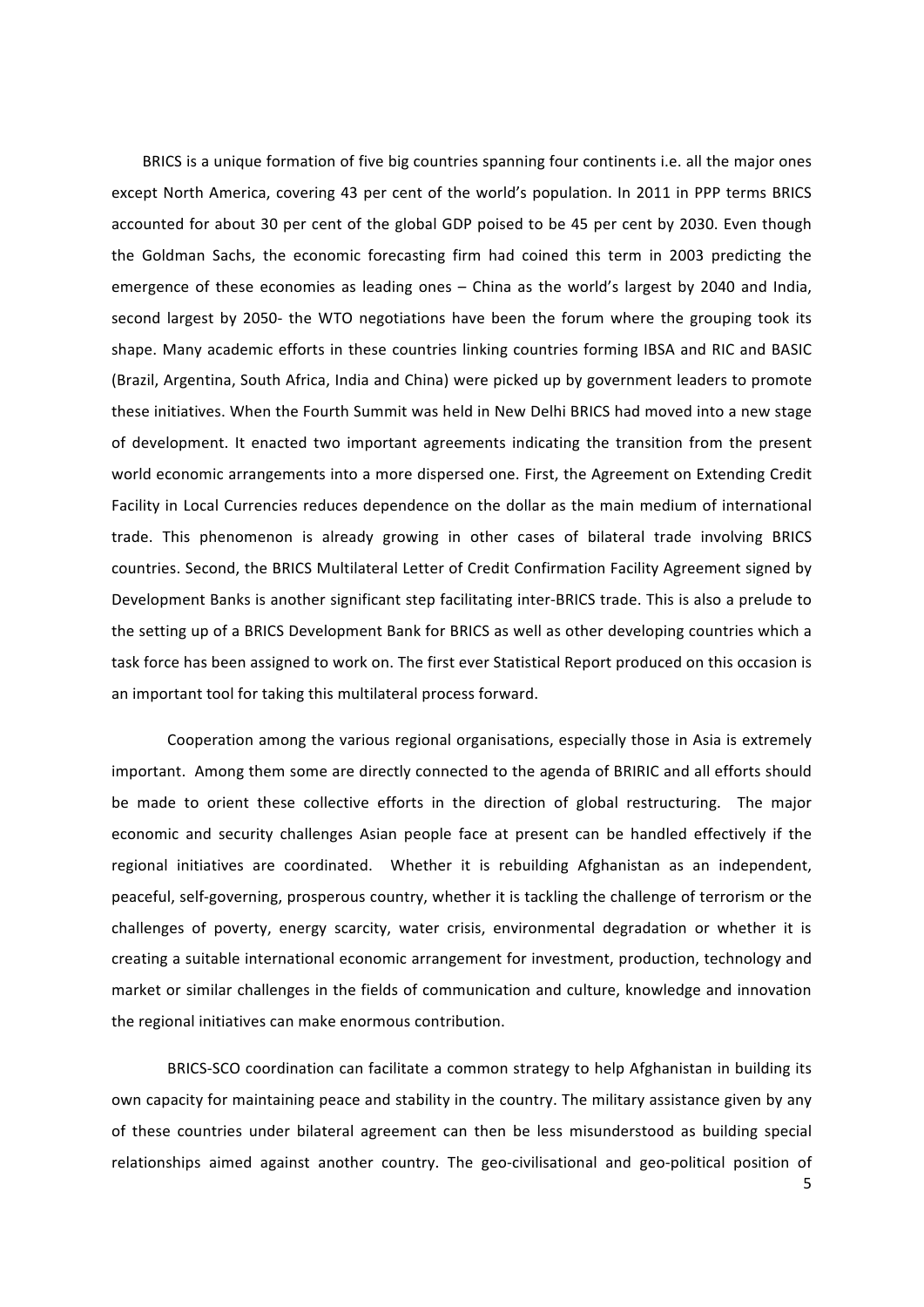Afghanistan linking South Asia with Central Asia on the one hand and West Asia on the other makes this coordination significant. India, Pakistan and Iran (Mongolia as well) as observers in SCO make this coordinated action possible. Similar steps can be taken in economic, cultural and energy related issues. The issue of full membership of India in SCO should be pursued fairly and objectively.

BRICS should encourage RIC-SAARC interaction which is extremely significant in making the larger Eurasian region create conditions of peace and development. The recent India-Afghanistan Agreement which has been seen in an adverse light by Pakistan would have a very different meaning if it were put in a framework of SAARC of which Afghanistan is a member and China and Russia are observers. Global rebalancing also has a strategic version in terms of new formations of balance of power which carry on the military balances and alliances and counter-alliances in a geo-politics framework. The neo-realists who still dominate US public opinion and influence US foreign policy, despite counter claims by President Obama are still pursuing the balancing and containment schemes in Asia. They wish to see a pro-US network of countries to maintain their hegemonic influence in regions of Asia. The current phase of AF-Pak policy of the US is designed to promote that line. The new US strategy of a relocated 'pivot' in Asia with greater naval deployment makes this abundantly clear. A RIC-SAARC-SCO coordination promoted by BRICS has the potentiality to forge alternative processes of democratic and non-hegemonic environment of peace and development after the US troops withdraw from Afghanistan.

The convergence of two innovative formations in the modern world- IBSA (India-Brazil-South Africa) and RIC which has created BRICS which had its first summit in Sanya in April 2011 is a world historic development in advancing the process of global restructuring. It will not only act as an important group in G-20 in formulating responses to crises like in Eurozone or US, not only orient the Doha Round negotiations and many tasks in the UN, but will henceforth be the major forum to deliberate on world economy, environment and strategic issues. They may have different positions on some issues s, they may also have bilateral problems, but the historical process to work for democratization of the world will be facilitated substantially by BRICS. The value of the IBSA Forum which met in Tshwane (Pretoria) in South Africa in October 2011 lies in the fact that it represents the voice of people of three great countries from three continents who have struggled against colonialism, racism and dictatorship, fighting against all I forms of hegemony and envisioning alternative futures of the human civilization in every sphere. India brings the IBSA input into RIC and in turn BRICS brings the force of people's history into world forums to restructure the unequal world of today. In this emerging process of global restructuring RIC can play the role of a catalyst.

6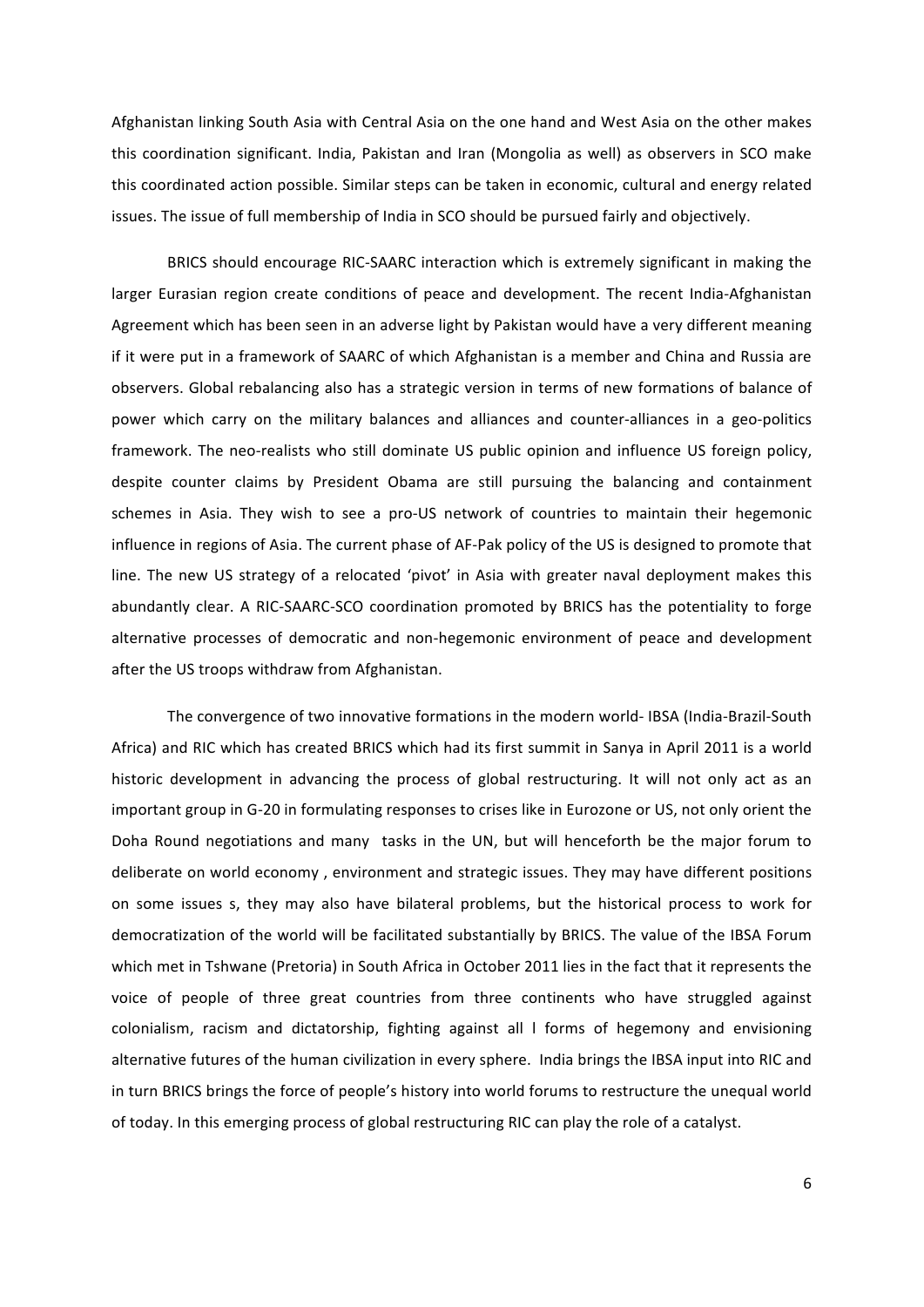#### **BRICS Vision in a Global Perspective**

Despite being a rather loose initiative and despite being an arena of contradictory forces, the process of global restructuring that is ushered in by the BRICS process is a part of a wider spectrum of national, regional and global initiatives for democratic transformation of the presently unequal world. They are a part of the civilisational movement taking place while humanity is making a transition from the epoch of industrial revolution led by capitalism to a new phase of global history.

The evolving process of civilisational movement has been the result of three trends in the world all of which are likely to gather further momentum in the near future. They are: social movements in various countries, the world people's movement and regional organizations of states. Let us briefly deal with the way they are affecting the global process of change.

First is the rise of social movements in the various countries such as the women's movement, indigenous people's movements, anti-caste movements, environment movements besides the peasants and workers movements. The upsurge of these movements has brought about a creative society in many countries of the world in which each oppressed group is more conscious of its creative potentiality than before and is determined to carry on the struggle to reduce the constraints on the realization of their potentiality. It is the coming of the creative society that has redefined the parameters of development as social development and civilisational movement. In India, for example, the autonomy movements, the tribal and peasant movement and the dalit movement have acquired unprecedented momentum and are likely to be more and more assertive in the coming years. The autonomy movements and the land rights movement and the civil liberties movement are likely to grow stronger in China as well.<sup>i</sup> In Brazil, the indigenous people's movement, the unorganized workers movement and the peasant movement for land rights will continue to influence the course of politics.<sup>"</sup> This is true in many other parts of ASAFLA where self-determination movements of one kind or the other are going on.

In case of the movements who challenge the state in their own countries often there is state repression that sometimes incapacitates the movements. The Indian experience presents a typical case in which even though the functioning liberal democracy allows movements to emerge and flourish pursuing non-violent as well as violent methods, both kinds of movements face severe repression from time to time. The movements also face the challenge of fragmentation into splinter groups and manipulation by ruling parties. However, their cumulative impact on the agenda-forming of the polity is clearly noticeable. Some of the laws such as NREGA (National Rural Employment

7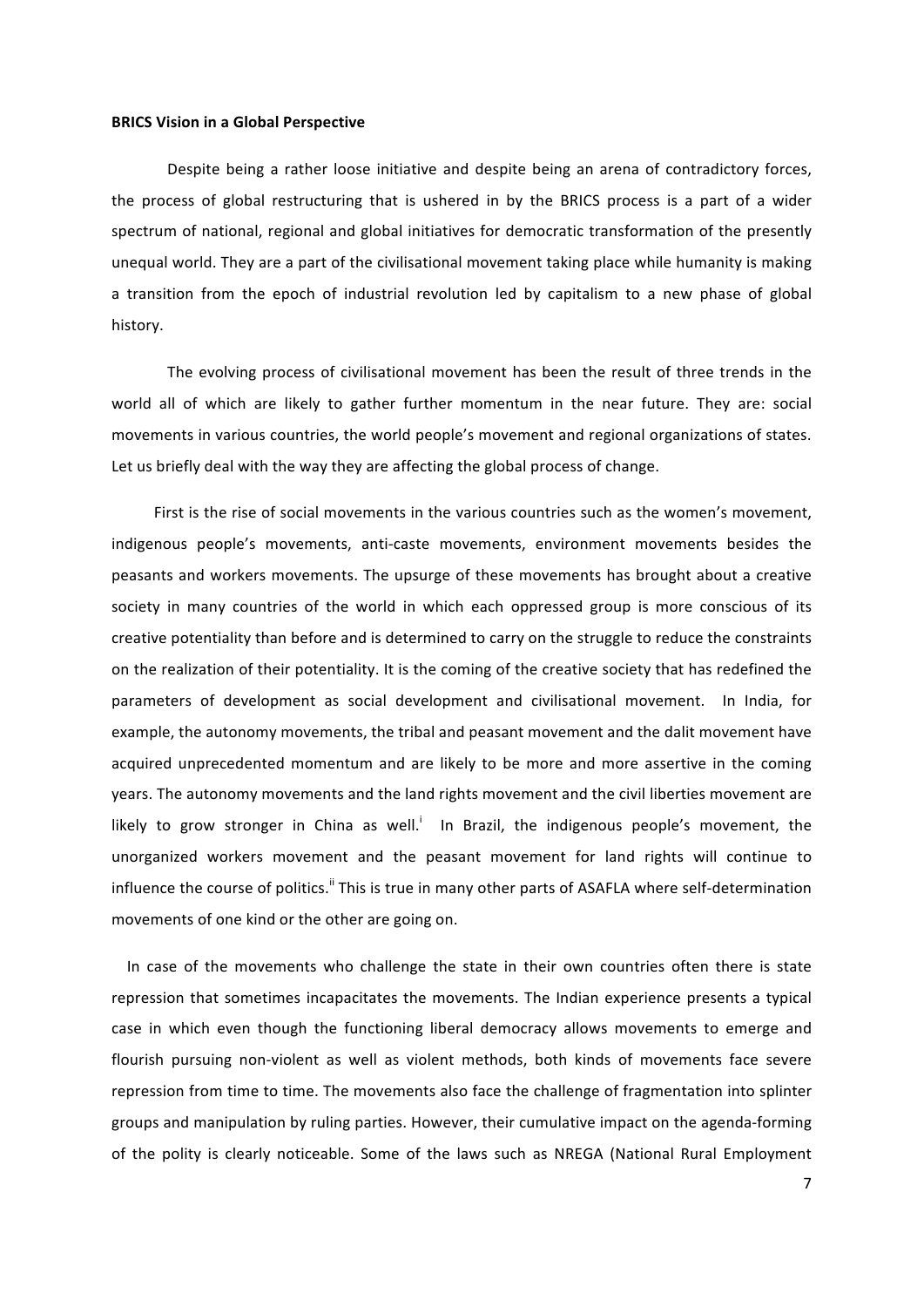Guarantee Act, 2005) and Forest Rights Act, 2006 and the right to Education Act, 2009 may actually be the responses to the social movements. India has been a typical example of both responsiveness to and repression on people's movements. The autonomy movements in Kashmir and Northeast have been subjected to severe repression as has been the Maoist movement in central Indian tribal region. But occasional initiatives for dialogue and development measures are also visible. The movements opposing displacement caused by mega mining projects in Odisha, Chhatishgarh and elsewhere have raised serious issues of the nature and pattern of development, especially during the neo-liberal phase. Over all it is clear that the people's movements have a major impact on the shaping of the development discourse in India.<sup>iii</sup>

The second major current that has influenced the global transformation process is the world people's movement through the solidarity groups across countries. Since 2000 the World Social Forum (WSF) has been the key example of this trend articulating the alternative to the World Economic Forum, the latter representing the forces of globalization of capitalist market forces. Social movements from various countries come together in this forum that generally holds its annual meetings in Porto Allegre in Brazil and demands restructuring of the current world order.<sup>iv</sup> WSF upholds the rights of the oppressed groups of the world and focuses on the interests of the countries and regions of the South. The groups in the WSF also take up issues relating to environment in a major way. With the slogan, "Another World is Possible", the WSF has become a crystallizaed platform of many of the ideas represented in the concept of civilisational movement. All continents of the world are represented in the forum which is basically a powerful voice of the south supported by sympathetic activists and intellectuals of the north.<sup>v</sup>

Even before the WSF came into being the UN summits played an important role in bringing the NGOs together in a parallel summit. The Rio de Janeiro Earth Summit in 1992, the Vienna Summit on Human Rights in 1993, the Copenhagen Summit on Social Development in March 1995 and the Beijing World Congress on Women in September 1995 were land mark events which brought the world thinking on fundamental issues of human progress into the common consciousness of humankind. Thereafter, the agenda of each country on such issues was scrutinized to assess the record of achievements and failures. Later the UN Summit on Racial Discrimination in Durban in 2001 and the Environment Summit in Johannesburg in 2002 were also milestones which charted courses of action for the transformation of global agenda. Some of the subsequent summits to review the UN processes and country performances on the same issues created major platforms of global opinion on matters relating to people's rights and environmental concerns. Some of the new structures in the UN system are clearly the outcomes of this process. The formation of the Human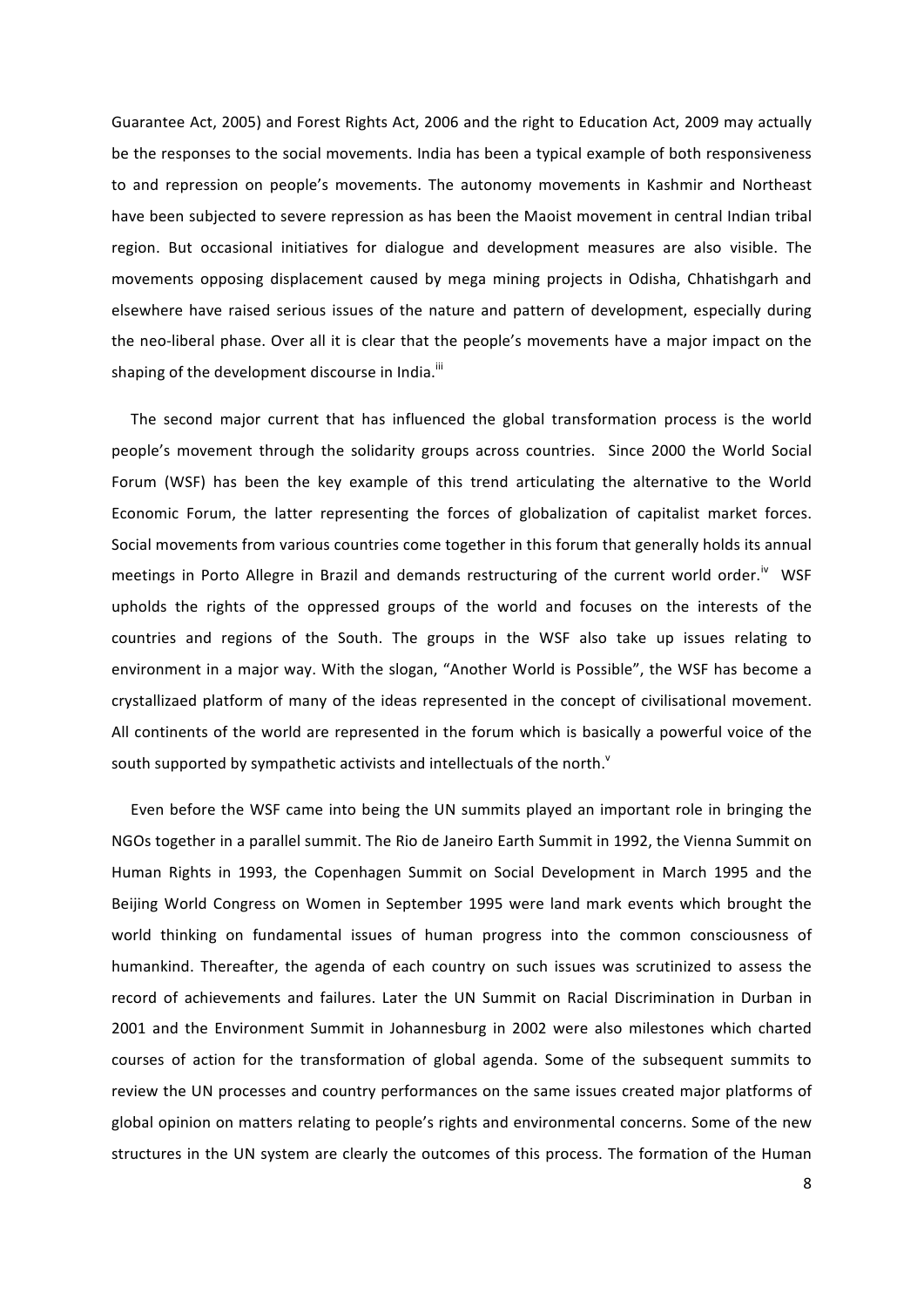Rights Council in 2006 and the UN Women in 2011 are example of this process. Some of UN's existing agencies get more and more energized despite the political constraints of the big power pressures. For example, the ECOSOC whose Committee on NGOs coordinated much of the interaction among the NGOs has become more important in the recent years. In a world dominated by nation-states the global people's movement has many limits in its functioning. Only those NGOs who are permitted by the national governments to go abroad are represented in such forums. As distinct from NGOs there are social movements who may not have funds to travel abroad. Some who manage to do so are supported mostly by foreign agencies that may have their own motivations for supporting such movements. Despite all such limitations, one can see the emergence of a multistranded global civil society contributing to the evolving civilisational movement.

The third agency is the rising trend of regional organizations of countries which originally came together for economic cooperation, but in the process influenced the course of history impacting on the structure of the global political economy. They range from regional initiatives of informal kind or organizations still in the making, to steadily consolidating regional institutions. The IBSA forum consisting of India, Brazil and South Africa started in 2003 as an informal grouping of three major developing countries belonging to three continents. As three large multi-ethnic societies with liberal democratic systems the IBSA Dialogue Forum has emerged as an important initiative for alternative thinking from the perspective of the south. With China included in this grouping in course of the environmental negotiations at the Copenhagen Summit in 2009 a new grouping was born called BASIC. This now acquired added clout in global discourse. Brazil, Russia, India and China (BRIC) came together in their first summit in 2009. The prediction made by Goldman Sachs in 2003 that these four countries will be the leading markets in the coming decades and China and India would be the two leading economies by 2050 began to be seen in concrete terms. With the inclusion of South Africa this formation became BRICS which held its first five country summit in Sanya, China in April 2011. Now this formation covered three billion people of the world spanning four continents. The Sanya Declaration of BRICS released on 14 April 2011 was a good indication of the possibilities that this new formation presented in the reshaping of the international economic and political order.<sup>vi</sup> Now they hold annual summits and their ministers and joint task forces plan to meet frequently on the burning issues affecting global economy. In the recent years they have coordinated their views on environmental issues and have taken collective positions on trade and finance issues in world forums. The coming of what is called 'emerging markets' of China, India and Brazil has vastly influenced the prevailing structure of power in the world.<sup>vii</sup> Even though US Dollar remains the most powerful world currency, the Chinese economic growth, especially its exports to the world market,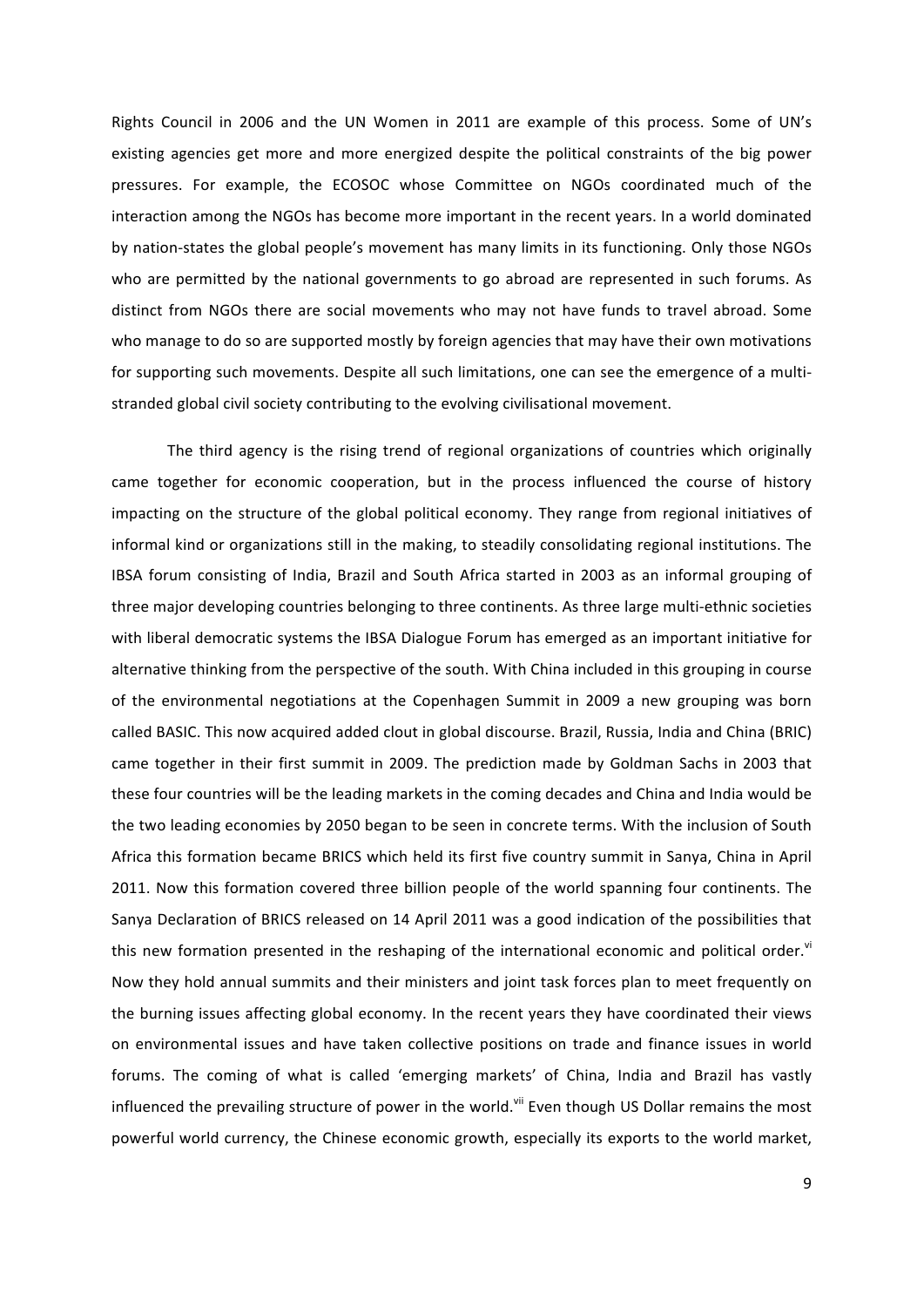especially to US has established China's special status in the world economy. The high rate of growth of India and Brazil in addition to China's also has had a similar effect as their markets are also growing. Vill The Sixth Summit of BRICS which took place in Fortaleza, Brazil in July 2014 took many concrete steps which would have longterm effects on the global political economy. It set up a New Development Bank (NDB) with the mandate to mobilize resources for infrastructure and sustainable development in developing countries, launched a Contingent Reserve Arrangement (CRA) to help out in situations of liquidity pressures and initiated Export Credit and Guarantees Agencies.<sup>1x</sup>

This new situation has brought about a new grouping called  $G-20$  – the group of twenty largest economies of the world which has replaced the G-8 of the industrialized countries which until recently were deciding the rules of world trade and finance. The developing countries known as G-77 or the Group of 77 whose number later rose to 112 countries at one point used to make appeals and present proposals to the G-8. The latter started inviting leaders of China, India and a few other countries to attend its extended meetings during the recent years. The emergence of the phenomenon of G-20 may have heralded the coming of a new period of world history with the western industrialized countries losing pre-eminence over world economy. China surpassed Japan's US\$5 trillion GDP in July 2010 and became the second largest economy of the world after US. This development has been in the making for some years now. Combined with the US military interventions in Iraq and Afghanistan this process has been described as the decline of US Empire. That the Orient had a higher GDP than Europe until early eighteenth century and now had regained its economic pre-eminence has been pointed out by many scholars.<sup>xi</sup> Adam Smith in Beijing is a title of the Chinese success story of regulated market economy that has brought a new global status to China.<sup>xii</sup> "Peaceful Rise of China's has been a theme of much Chinese discourse in the past two decades.<sup>xiii</sup>

Would G-20 carry forward the banner of G-8 and promote the path of global capitalism or is it likely to put the world on a new course of equitable development? It is clear that the path advocated by G-8 generates uneven development worldwide and inside countries and ecological destruction as well as alienation, social inequality and consumerism. To what extent is it likely that the developing countries among G-20 would represent the liberation urges of the post-colonial societies and pursue a path of equitable and sustainable development and thus become a part of civilisational movement? That is still an open question.

We have two contrasting models of regional organizations, one consolidating the existing world order dominated by capitalist market economy and another seeking to alter it. During the Cold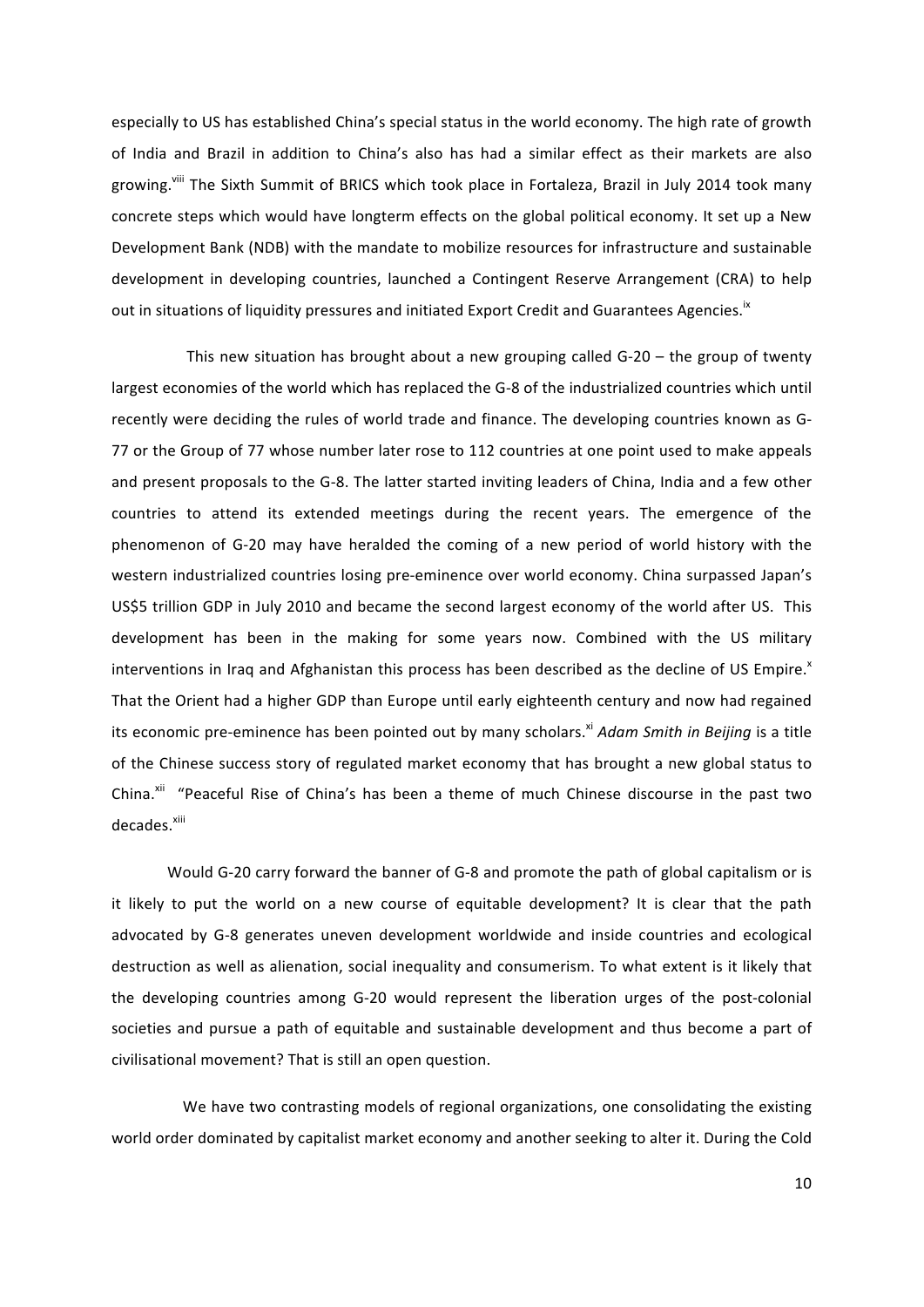War period, transformation of the world political economy into an equitable and just order was the principal goal of the Panchasheel Agreement (Five principles of peaceful coexistence) signed by India and China in 1954, the Bandung Conference of newly independent Afro-Asian countries in 1955, and the Non-Aligned Movement which started in 1961 and continued to meet even today. The developing countries took the initiative in the UN to launch a drive for NIEO (New International Economic Order) – an initiative which got swept away with the coming of the neo-liberal wave of globalization promoting free trade through WTO. But regional initiatives of various kinds continued to be pursued.

The relatively well institutionalized EU (European Union) is very clearly wedded to promoting market economy and liberal democracy at the global level. Having shared the military line of NATO under US leadership it is the epitome of the industrial revolution models of development. The other institutionalized grouping, ASEAN (Association of South East Asian Nations) started as a Cold War security grouping against communist party-ruled states like China. But it has evolved into a free market economic block which has also initiated many regional trade and security measures. The ASEAN plus three (China, Japan and South Korea) has emerged as a formidable economic zone. The East Asia Summit which includes India, Australia and New Zealand in addition to ASEAN plus three has emerged as an important annual forum to take stock of the world economy. Another important grouping is SCO (Shanghai Cooperation Organization) which started as a neighbourly cooperation forum of China, Russia, Kazakhstan, Kyrgyzstan, Tajikistan and Uzbekistan in 2001. But over the years it has grown into a comprehensive economic and security organization in East and Central Asia with India, Pakistan, Afghanistan and Mongolia as observers in it. It is also a grouping of market economies seeking a regional role in tackling regional problems. Unlike ASEAN, the SCO with China and Russia as the major players in it clearly has the objective of making their presence felt in the region in competing with the US and EU. However, EU, ASEAN and SCO are all pursuing the paths of industrial revolution and market economy while also pursuing a security policy of balance of power.

As distinct from the EU, ASEAN and SCO an alternative trend in global political economy is symbolized by the ALBA (Bolivarian Alliance of Latin America) which has a transformative vision not only for Latin America, but for the whole world. It aims at restructuring the world political economy so that it is more equitable and just. Starting as a joint initiative of Venezuela and Cuba in 2004 it was joined by Bolivia, Nicaragua, Ecuador and several other smaller states by 2010. Opposing the free trade system which is promoted by the US-led effort to form the FTAA (Free Trade Area of the Americas) or the already functioning NAFTA ( North American Trade Agreement) ALBA promotes equitable exchange and solidarity among states and peoples to struggle for freedom, equality and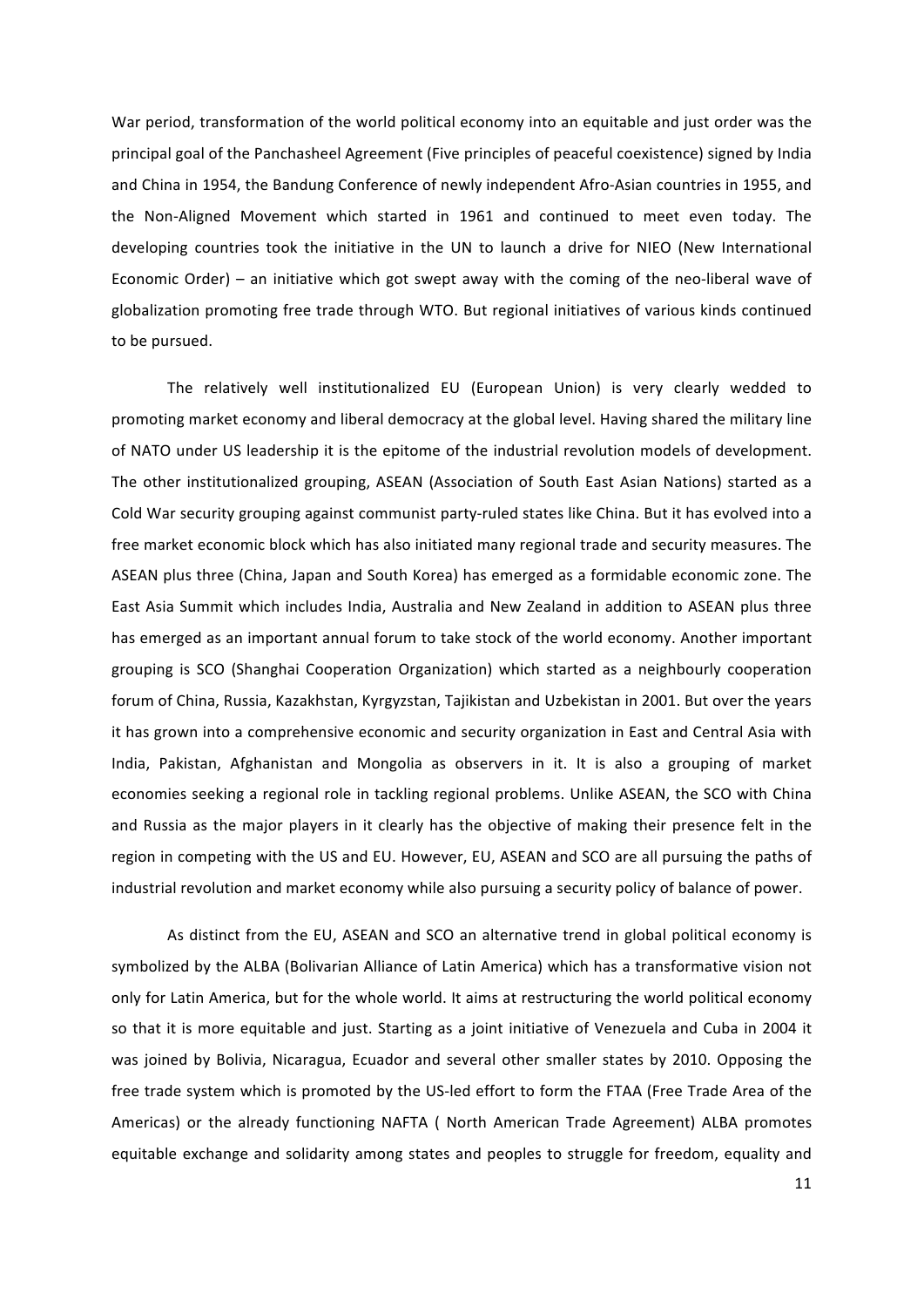justice both globally and in their own countries. It is interesting to note that the BASIC countries share the same general perspective but are not as explicit as ALBA in their action program.<sup>xiv</sup>

In Africa, the decade-old African Union has also been actively pursuing a transformative perspective through regional cooperation. Established in 2002 as a successor to OAU (Organization for African Unity) AU has 53 member states with the objective of achieving greater unity and solidarity among the African countries, defend sovereignty, promote political and socio-economic integration of the continent and African common positions on issues of interest to the continent. During the decade of its existence it has undertaken a number of economic and social measures in support of human rights and democracy. Despite being a large continental organization with diverse tendencies its historical legacies make it a transformative body rather than a regional front of Western capitalist countries.<sup>xv</sup>

There are many other organizations in different parts of the world aiming at achieving regional cooperation, but not all of them are geared towards altering the dominant patterns of global development. But as the world politics gets more pluralized such organizations acquire greater autonomy. For example, the objective of SAARC (South Asian Association for Regional Cooperation) was mainly to facilitate regional trade and cooperation in social development matters. But gradually it took collective positions in climate change negotiations vis-à-vis the Western powers. But SAARC has been unable to make substantial progress in regional cooperation due to bilateral problems of member countries, mainly India and Pakistan. There are initiatives such as the RIC ( Russia-India-China), the BCIM ( Bangladesh-China-India-Myanmar), BIMSTEC( Bay of Bengal Scientific, Technological and Economic cooperation), the ECO ( Economic Cooperation Organization ) , MERCOSUR ( launched by Argentina, Brazil, Paraguay and Uruguay in 1991 joined by Venezuela in 2006) and many others in different continents which seek to promote regional cooperation . All of them strive to secure regional autonomy in their respective spheres and hence have the potential of reducing the influence of big powers. The cumulative effect of all these inter-state initiatives on the restructuration of global political, economic and cultural relations may not appear dramatic at a point of time, but over a long period they definitely alter the pre-existing global structure. Such effects are clearly visible in the functioning of the UN agencies, World Trade Organization, climate change negotiations and other spheres.

The three catalytic trends of the contemporary world, namely, social movements in various countries, the world people's movements and the regional organizations, together constitute a

12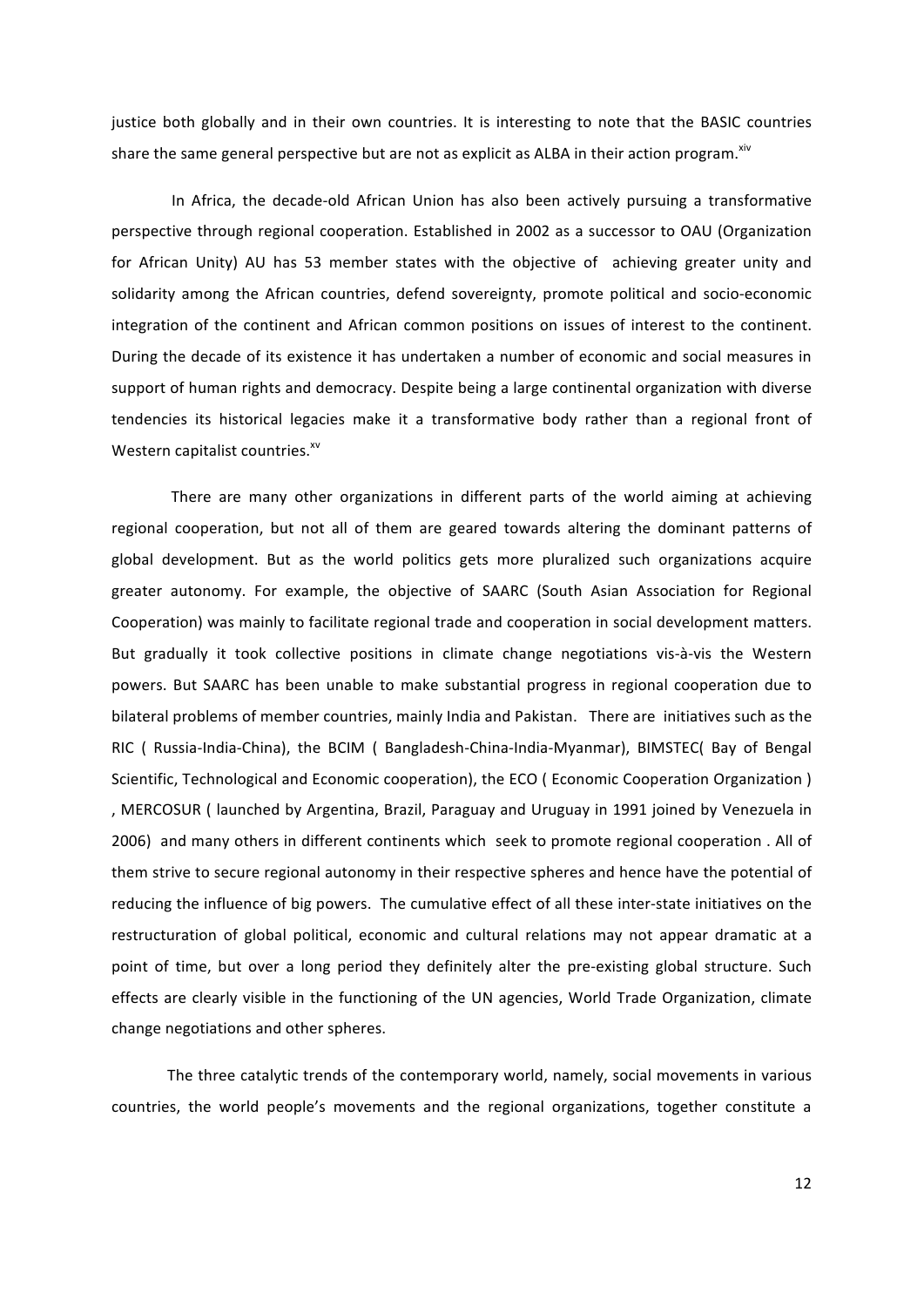massive historical force propelling civilisational movement of the human race. But there are many paradoxes as well as possibilities for the global future by the middle of the  $21<sup>st</sup>$  century.

### **Contestations over Global Restructuring**

One of the paradoxes of the contemporary times is the position in international forums taken by the representatives of the developing countries. In BRIC meetings as well as in G-20 forums they play the role of the radical transformers demanding democratization of the world order often in tune with the demands of their own social movements at home. Many of the movements in their countries challenge the forces of global capitalism and the many adverse consequences of globalization. Paradoxically, when the same governments operate back at home they often treat many of those very movements as hostile forces, subject them to repressive laws, curb their activities and sometimes violently suppress them. The governments strongly argue at home that they need to build their economies, achieve high growth rate and become stronger vis-a-vis neighbours and big powers. This has been the case with India, China and Brazil in the recent years. As a result of this paradox the global struggle against western hegemonic forces gets weakened as the latter realize that after all the developing countries need their capital and technology as well as their markets. This remains the main reason underlying the persistence of the existing hegemonic order. As a result, many elements of the US-led world system continues to hold good even though much change is taking place in the world with the emergence of the BRICS countries. The UN system is still greatly dependent on the US policy support. The movement for an independent Palestinian State is still not successful in achieving its goal despite tremendous support worldwide; because of the US-Israeli opposition .The counter-terrorism operations by the Western countries provided an alibi for extending their spheres of influences in different parts of the world. The WTO negotiations are still greatly influenced by the US and its allies. The military and economic power of the US still manages to impact political developments all over the world. As a result the movement for a just and equitable world continues to face obstacles.

This situation is likely to change when the domestic pressures on the regimes multiply and the regimes begin to reorient their policies to fulfil the urges of self-determination of their people. Already there are signs that the dominant growth-oriented policies are undergoing some adjustments. The acknowledgement of people's rights in India through the introduction of several laws such as NREGA, the FRA and the RTE in India some initial signs of this change. In China the package of policies associated with the notion of 'Scientific development' too marks the same trend as also the goal of building a political civilization in addition to the building of material and spiritual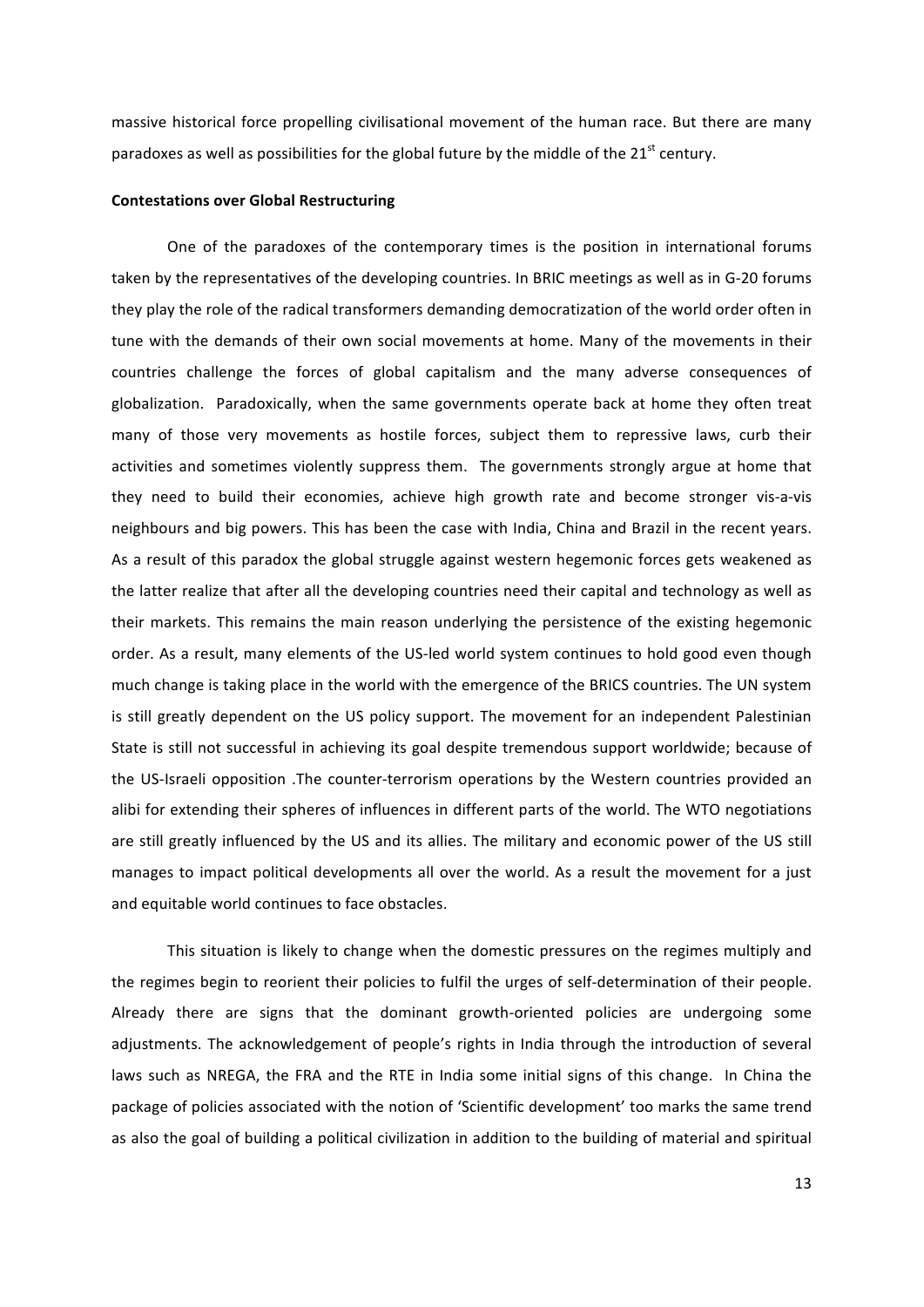civilizations. The question is whether these measures are minor concessions by the regimes as a tension management measure or are they serious structural steps for social transformation in the swaraj-ubuntu mode, it is yet to be seen. If they are indeed measures to fulfil the freedom urges of the oppressed people and regions in the country, then they would be consistent with the international postures taken by their regimes in the global forums.

When third world governments come together to seek an alteration of the prevailing unequal global order they participate in the ongoing civilisational movement perhaps without being aware of the monumental significance of this historic process. They demand that the developed countries, most of them former colonial powers must recognize their responsibility in the making of the present unjust world system. Colonialism plundered the natural resources of the ASAFLAN countries and paved the way for global warming. The same governing elites take a different stand when it comes to domestic policies. They stress the need for economic growth and even build alliances with the developed countries to impose their models of growth as has been the case under globalization. They seek foreign direct investment to exploit minerals and build mineral-based export-oriented industries. They do so even in the face of resistance from local people whose livelihoods are adversely affected and who face large scale displacement and environmental destruction. The governing elite of the developing countries has bought the ideology of neo-liberal growth on the belief that growth was necessary for reducing poverty and acquiring higher status in the world.

Is this dilemma going to be perpetuated through the coercive power of the state backed by military and economic power of big powers of the west? There are two forces at work which give some hope for the civilisational movement to go on. First is the dynamic of the social movements and the unprecedented momentum in the rising consciousness among common people about their democratic rights. People's rights movements are especially focused today on local people's rights to the natural resources of their regions and their cultural rights. History has shown that use of force to appropriate those resources and deny socio-political rights to the local people cannot go on for long. Therefore, the regimes have sooner or later responded to the people's struggles. In many cases the people's movements themselves have come to power. The other is the global trend of groups of countries in specific regions and across regions trying to come to terms with the new reality of a post-hegemonic world. No people and no region can be forcibly controlled by outside forces whether from within a country or from abroad, for long. In other words, self-determination of people is as powerful a trend in the twenty first century as self-determination of nations was in the twentieth century. In both cases, people are relating themselves to deeper civilisational trends in shaping new relationships with nature. They are simultaneously struggling to establish new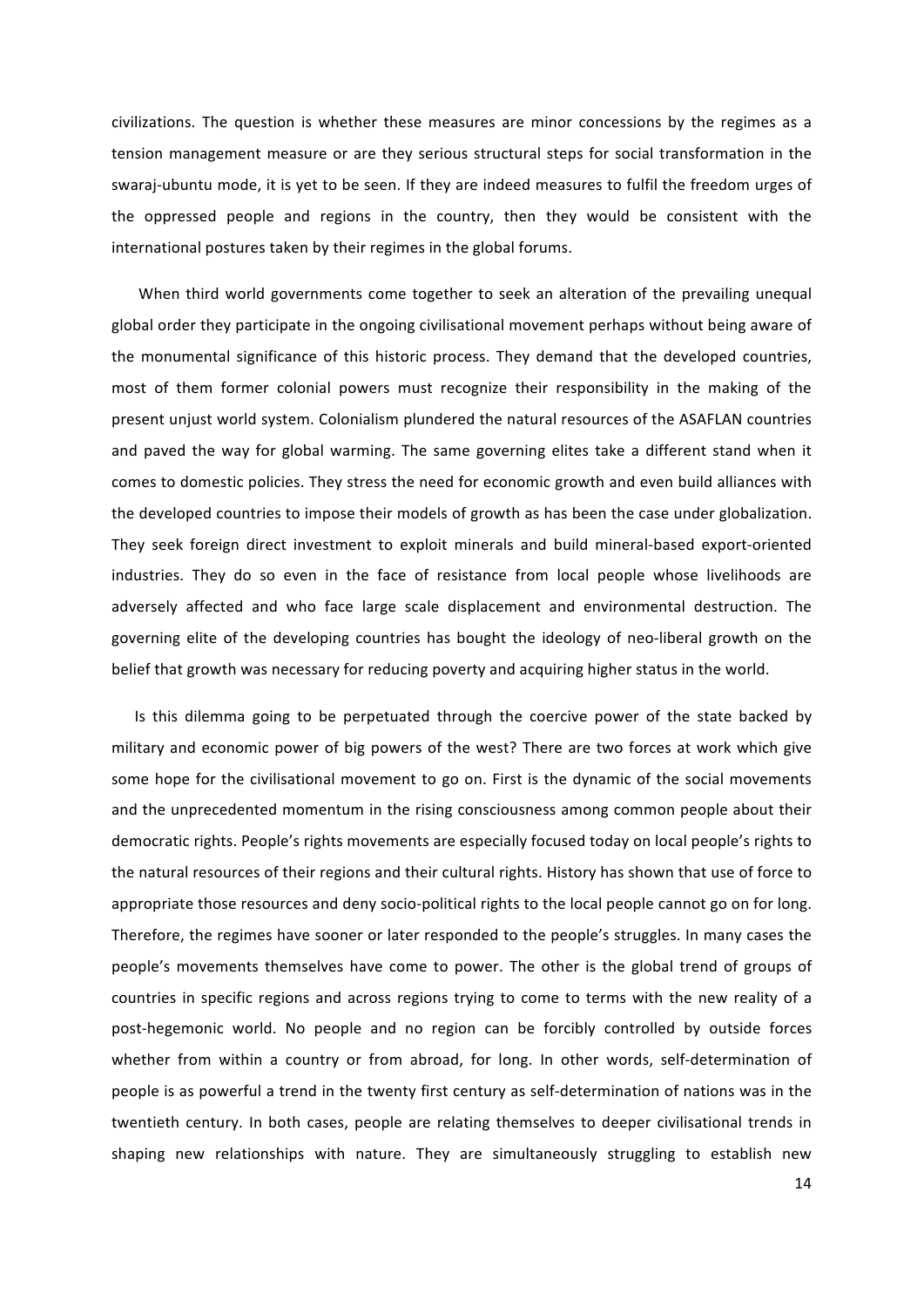relationships among themselves as individuals, groups and regions in a swaraj-ubuntu framework to generate conditions of greater freedom, equality and justice to realize their creative potentialities.

Hence there are positive hopes for global future that India and China can work for through BRICS.

<sup>i</sup> Manoranjan Mohanty et al ( eds) *Grassroots Democracy in India and China* ( New Delhi: Sage, 2008), see also Ideology Matters: China from Mao Zedong to Xi Jinping (New Delhi: Aakar, 2014)

<sup>ii</sup> Monica Bruckmann, Alternative Visions of the Indigenous People's Movement in Latin America: Reflections on Civilisation and Modernity, *Social Change* Vol. 40, No. 4 (December 2010) pp 601-608

 $^{\text{\tiny{III}}}$  Medha Patkar and Amit Bhaduri, "Industrialization for the people, of the people and by the people" ,*Economic and Political Weekly*, Vol. 44, No. 1 ( January 3, 2009) pp. 10-14

<sup>iv</sup> Walden Bellow, *Deglobalization: Ideas for a New world Economy* ( London: Verso, 2009)

<u> 1989 - Johann Barn, mars ann an t-Amhain an t-Amhain an t-Amhain an t-Amhain an t-Amhain an t-Amhain an t-Amh</u>

<sup>v</sup> Jai Send and Peter Waterman ( eds), World Social Forum: Challenging Empires (New York: Black Rose Books, 2007), See also Samir Amin and James Membrez, *The World We wish to See : Revolutionary Objectives in the Twenty-first Century* ( New York: Monthly Review Press, 2008)

vi The Sanya Declaration said: " BRICS aims at contributing significantly to the development of humanity and establishing a more equitable and fair world." http//:news.xinhuanet.com/english2010/china/2011-04/14/c\_13829453.htm

vii Abdul Nafe, IBSA, Trinity of the South: Potential of India-Brazil-South Africa Partnership (New Delhi: Research and Information system, 2008), see also Alan S. Alexandrof and Andrew Fenton (eds), Rising States and Rising Institutions: Challenges for Global Governance (Washington D C: The Brookings Institution, 2010)

viii In May 2011 when the process for appointing a new head of the IMF began after the resignation of Dominique Strauss Kahn who faced sexual harassment charges, the BRICS and many other developing countries demanded that the practice of having a European as the chief of IMF ( and an American as the head of World Bank) should be discontinued and candidates from other countries, particularly developing countries should be considered for the job on the basis of merit. http//:news.xinhuanet.com/english2010/world/2011-05/23/c\_13889943.htm.

<sup>ix</sup> VI BRICS Summit-Fortaleza Declaration, www.brics6.itamaraty.gov.br./media2press-releases/211 accessed on 25 April 2015.<br><sup>x</sup> Chalmers Johnson, *Dismantling the Empire: America'sLast Best Hope* (*New York: Metropolitan Biooks, 2011*),

Immanuel M. Wallerstein, *Decline of American Power: The US in a Chaotic World* (New York: The New press, 2003)

<sup>xi</sup> Andre Gunder Frank, *ReOrient: Global Economy in the Asian Age* (New York: Sage, 1998)

<sup>xii</sup> Giovanni Arrighi, *Adam Smith in Beijing: Lineages of the 21<sup>st</sup> Century* (New York: Verso, 2009)

<sup>xiii</sup> Zheng Bijian, *China's Peaceful Rise: Speeches of Zheng Bijian 1997-2005* (Washington DC: The Brookings Institution Press, 2005)

<sup>xiv</sup> For ALBA see Olivier Dabene, *The Politics of Regional Integration in Latin America* (New York: Palgrave Macmillan, 2009)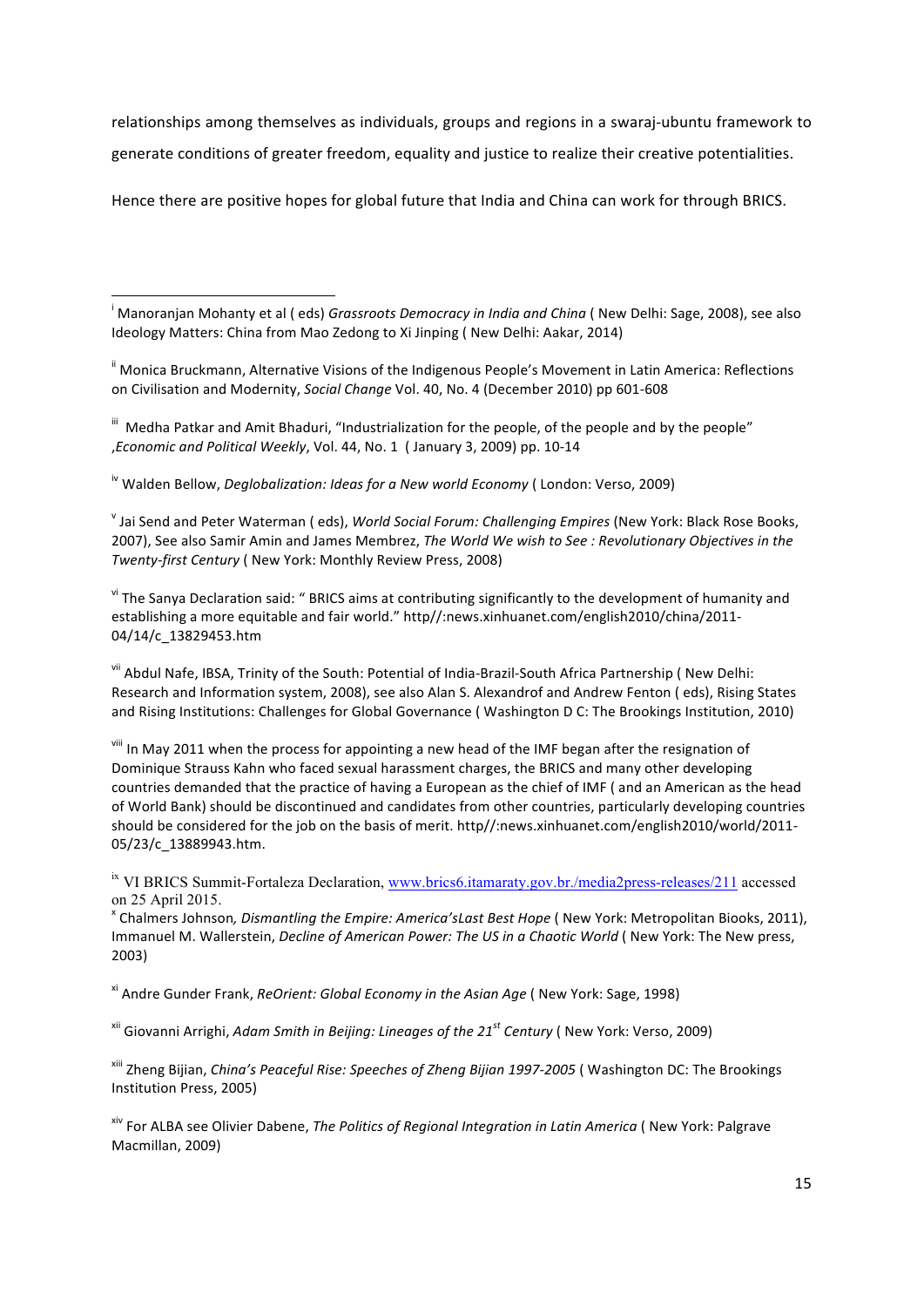<sup>xv</sup> John Akokpari et al ( eds), *African Union and its Institutions* (Johannesburg: Jacana Media, 2009)

<u> 1989 - Johann Barbert Barbert Barbert Barbert Barbert Barbert Barbert Barbert Barbert Barbert Barbert Barbert</u>

BRICS Sixth Summit Fortaleza Declaration 15 July 2014

5.The Sixth Summit takes place at a crucial juncture, as the international community assesses how to address the challenges of strong economic recovery from the global financial crises, sustainable development, including climate change, while also formulating the post-2015 Development Agenda. At the same time, we are confronted with persistent political instability and conflict in various global hotspots and non-conventional emerging threats. On the other hand, international governance structures designed within a different power configuration show increasingly evident signs of losing legitimacy and effectiveness, as transitional and ad hoc arrangements become increasingly prevalent, often at the expense of multilateralism. We believe the BRICS are an important force for incremental change and reform of current institutions towards more representative and equitable governance, capable of generating more inclusive global growth and fostering a stable, peaceful and prosperous world.

18.We remain disappointed and seriously concerned with the current non-implementation of the 2010 International Monetary Fund (IMF) reforms, which negatively impacts on the IMF's legitimacy, credibility and effectiveness.

21. We believe all countries should enjoy due rights, equal opportunities and fair participation in global economic, financial and trade affairs, recognizing that countries have different capacities and are at different levels of development. We strive for an open world economy with efficient allocation of resources, free flow of goods, and fair and orderly competition to the benefit of all. In reaffirming our support for an open, inclusive, non-discriminatory, transparent and rule-based multilateral trading system, we will continue our efforts towards the successful conclusion of the Doha Round of the World Trade Organization (WTO), following the positive results of the Ninth Ministerial Conference (MC9), held in Bali, Indonesia, in December 2013.

22. In congratulating UNCTAD for the 50th anniversary of its foundation in 2014, which is also the anniversary of the establishment of the Group of 77, we further reaffirm the importance of strengthening